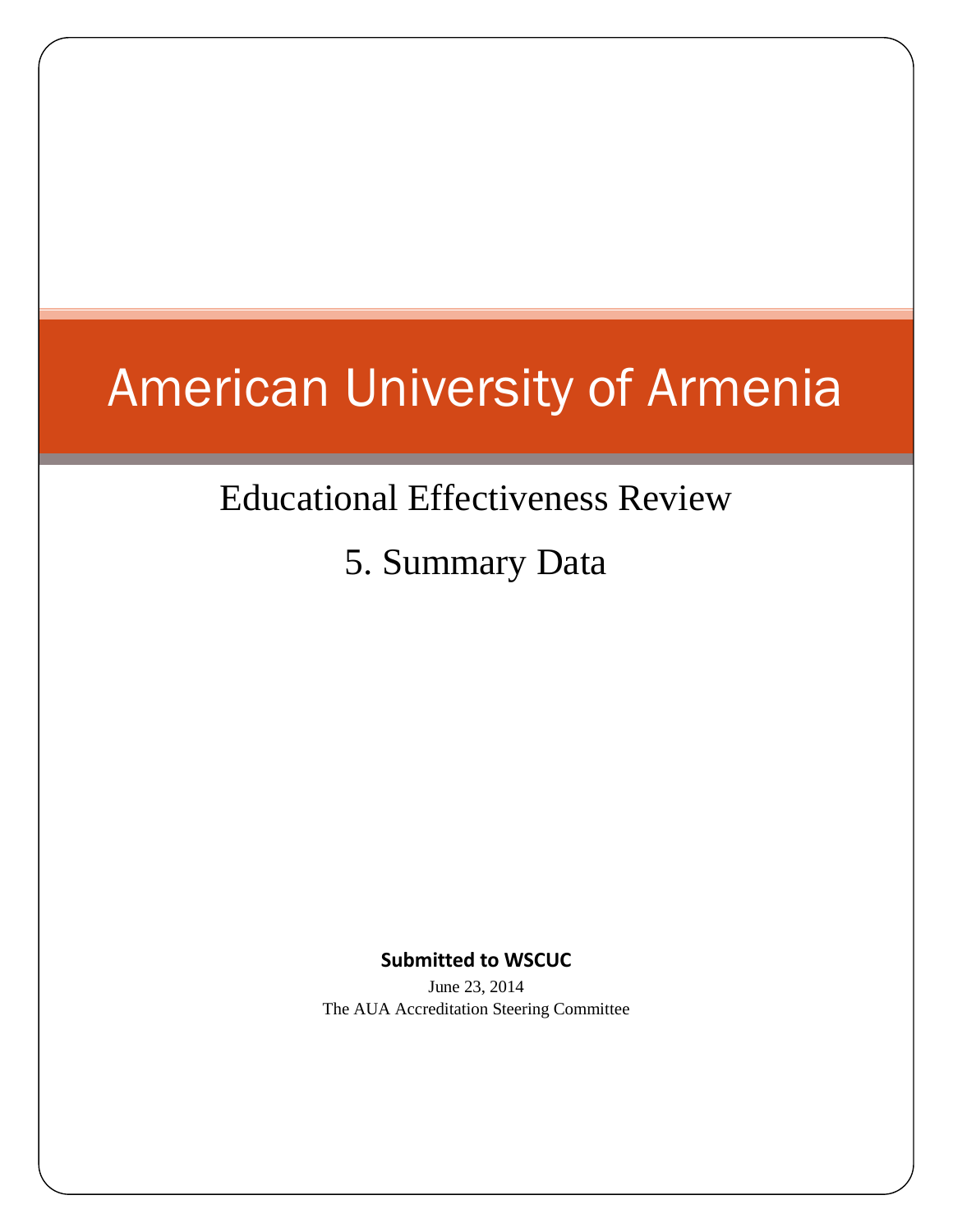#### **5. Summary Data Form Table of Contents**

**[General](#page-2-0)** 

For Undergraduate Programs

[Table 1: Total Enrollments](#page-2-1)

[Table 2: 6-Yr Cohort Graduation Rate](#page-3-0) 

[Table 3: 6-Yr Cohort Transfer Graduation Rate](#page-3-1)

For Graduate Programs

[Table 4 Data for Enrollment in each program level by Ethnicity and Gender](#page-4-0)

[Table 4a: Graduate Cohort Retention and Graduation Rates](#page-4-1)

[Table 4.b: 3-Yr Graduate Cohort Retention and Graduation Rates Rate by Gender and Citizenship](#page-5-0)

[Table 5: Current Faculty Fall 2013 and Spring 2014](#page-6-0)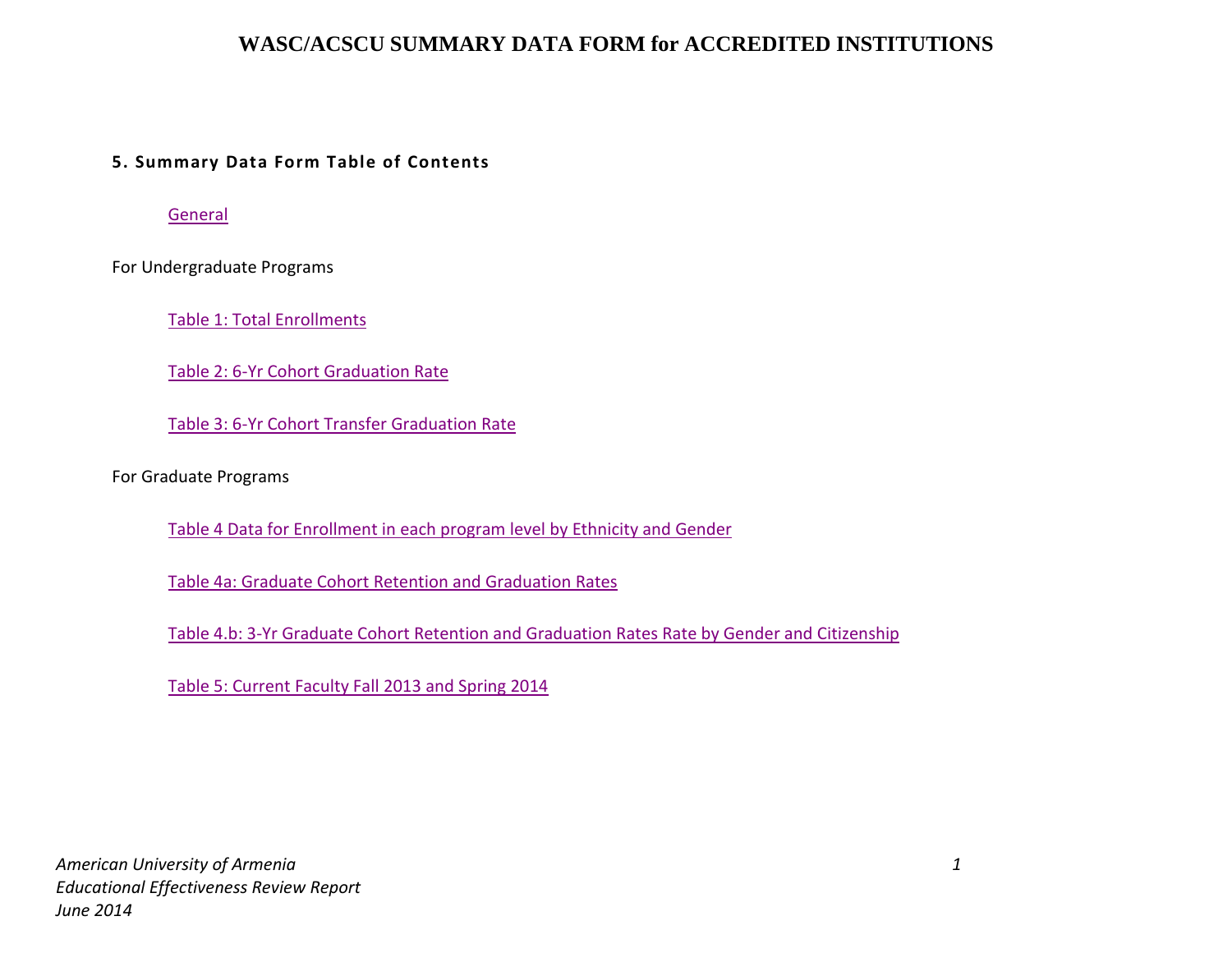<span id="page-2-0"></span>**Institution:** \_\_American University of Armenia

#### **Finances:**

- 1. **Total Annual Operating Budget:**  $\underline{\hspace{1em}} 55,789,000$
- 2. **Percentage from tuition and fees:** \_\_\_15%\_\_\_\_
- 3. **Endowment**: \_\_\_\_\_\_\$13,928,951\_\_\_\_\_\_\_\_\_\_\_\_\_\_\_\_

**Governing Board:** A. Size: <u>AUA Corporation Board of Trustees - 22</u> B. Meetings a year: 2 AUA Fund Board of Directors – 7

#### **FOR UNDERGRADUATE PROGRAMS:**

#### **Data for Most Recent Fall Enrollment by Ethnicity and Gender. (Fall 2013\*)**

Use IPEDS definitions for students. IPEDS data reported as of (date): N/A

#### <span id="page-2-1"></span>**Table 1: Total Enrollments**

|                                                                     |                           |                                 | Use total headcount for these categories |                                  |                                |                              |                        |                     |                                              |       |               |                      |                        |
|---------------------------------------------------------------------|---------------------------|---------------------------------|------------------------------------------|----------------------------------|--------------------------------|------------------------------|------------------------|---------------------|----------------------------------------------|-------|---------------|----------------------|------------------------|
|                                                                     |                           |                                 |                                          |                                  |                                |                              | For Non-Hispanics Only |                     |                                              |       |               |                      |                        |
| <b>Enrollment by</b>                                                | Total                     |                                 | <b>Republic of</b>                       | <b>Non</b><br><b>Republic of</b> |                                | American<br><b>Indian or</b> |                        | <b>Black or</b>     | <b>Native</b><br><b>Hawaiian or</b><br>Other |       | Two or        |                      |                        |
| Category                                                            | FTE of<br><b>Students</b> | <b>Total</b><br><b>Students</b> | Armenia<br><b>Citizens</b>               | Armenia<br><b>Citizens</b>       | <b>Hispanic of</b><br>any race | Alaska<br><b>Native</b>      | Asian                  | African<br>American | Pacific<br><b>Islander</b>                   | White | More<br>Races | <b>Total</b><br>Male | <b>Total</b><br>Female |
| Undergraduate                                                       | 281                       | 281                             | 249                                      | 32                               | N/A                            | N/A                          | N/A                    | N/A                 | N/A                                          | N/A   | N/A           | 130                  | 151                    |
| Non-degree                                                          | $\mathbf{0}$              | $\mathbf{0}$                    | O                                        |                                  | N/A                            | N/A                          | N/A                    | N/A                 | N/A                                          | N/A   | N/A           | $_{0}$               | $\bf{0}$               |
| <b>Total</b>                                                        | 281                       | 281                             | 249                                      | 32                               | N/A                            | N/A                          | N/A                    | N/A                 | N/A                                          | N/A   | N/A           | 130                  | 151                    |
| Enter percentage of total<br>student headcount for each<br>category |                           | 100%                            | 87%                                      | 13%                              | N/A                            | N/A                          | N/A                    | N/A                 | N/A                                          | N/A   | N/A           | 46%                  | 54%                    |

*\* Undergraduate Program was launched in Fall 2013*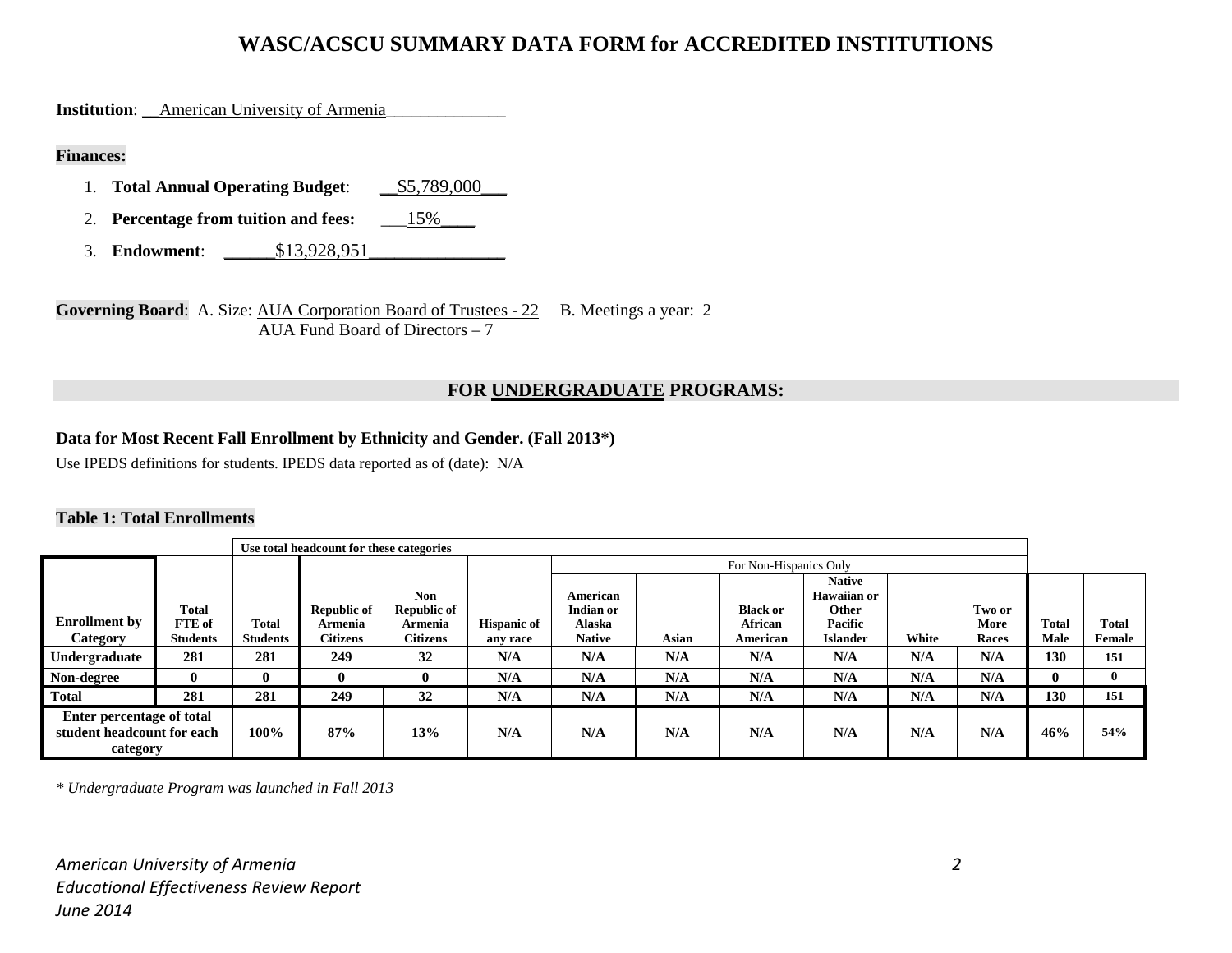#### **IPEDS Data for 6-Year Cohort Graduation Rate for Baccalaureate Programs, Last 3 Years, by Ethnicity and Gender**

NOTE: If the institution also collects data on 8-year graduation rates, an additional table using these or similar categories may be provided.

Please indicate if the data provided in tables below is for:  $\circled{6}$  freshmen only (use Table 2 only)

freshmen and transfer students combined (use both Tables 2 *and* 3)

#### <span id="page-3-0"></span>**Table 2: 6-Yr Cohort Graduation Rate - N/A. Undergraduate Program Began Fall 2013**

|                                                             |                                                           |                                  | Use total headcount for these categories. Enter percentage of students in category graduating within six years of enrollment |                                |                                                         |               |                                               |                                                                            |               |                         |                      |                        |
|-------------------------------------------------------------|-----------------------------------------------------------|----------------------------------|------------------------------------------------------------------------------------------------------------------------------|--------------------------------|---------------------------------------------------------|---------------|-----------------------------------------------|----------------------------------------------------------------------------|---------------|-------------------------|----------------------|------------------------|
|                                                             |                                                           | For Non-Hispanics Only           |                                                                                                                              |                                |                                                         |               |                                               |                                                                            |               |                         |                      |                        |
| Freshman<br><b>Cohort Year</b><br>(Entering Fall)*          | Overall 6-year<br><b>Graduation</b><br><b>Percentages</b> | Non-<br><b>Resident</b><br>Alien | <b>Race and</b><br><b>Ethnicity</b><br>Unknown                                                                               | <b>Hispanic of</b><br>any race | American<br><b>Indian or</b><br>Alaska<br><b>Native</b> | Asian         | <b>Black or</b><br><b>African</b><br>American | <b>Native</b><br><b>Hawaiian or</b><br>Other<br>Pacific<br><b>Islander</b> | White         | Two or<br>More<br>Races | <b>Total</b><br>Male | <b>Total</b><br>Female |
| $20$ <sub>——</sub>                                          |                                                           |                                  |                                                                                                                              |                                |                                                         |               |                                               |                                                                            |               |                         |                      |                        |
| $20$ <sub>___</sub>                                         |                                                           |                                  |                                                                                                                              |                                |                                                         |               |                                               |                                                                            |               |                         |                      |                        |
|                                                             |                                                           |                                  |                                                                                                                              |                                |                                                         |               |                                               |                                                                            |               |                         |                      |                        |
| 3-Year<br>Averages:                                         |                                                           |                                  |                                                                                                                              |                                |                                                         |               |                                               |                                                                            |               |                         |                      |                        |
| <b>Percentage of 6-</b><br>year graduates,<br>each category | $\frac{6}{10}$                                            | $\frac{0}{0}$                    | $\frac{0}{0}$                                                                                                                | $\frac{0}{0}$                  | $\frac{0}{0}$                                           | $\frac{6}{6}$ | $\frac{0}{0}$                                 | $\frac{0}{0}$                                                              | $\frac{0}{0}$ | $\frac{0}{0}$           | $\frac{0}{0}$        | $\frac{0}{0}$          |

#### <span id="page-3-1"></span>**Table 3: 6-Yr Cohort Transfer Graduation Rate - N/A. Undergraduate Program Began Fall 2013**

|                                                              |                                                           |                                  |                                                       |                                |                                                         | Use total headcount for these categories. Enter percentage of students in category graduating within six years of enrollment |                                        |                                                                            |               |                         |                      |                 |
|--------------------------------------------------------------|-----------------------------------------------------------|----------------------------------|-------------------------------------------------------|--------------------------------|---------------------------------------------------------|------------------------------------------------------------------------------------------------------------------------------|----------------------------------------|----------------------------------------------------------------------------|---------------|-------------------------|----------------------|-----------------|
|                                                              |                                                           |                                  |                                                       |                                |                                                         |                                                                                                                              | <b>For Non-Hispanics Only</b>          |                                                                            |               |                         |                      |                 |
| <b>Transfer</b><br><b>Cohort Year</b><br>(Entering Fall) $*$ | Overall 6-year<br><b>Graduation</b><br><b>Percentages</b> | Non-<br><b>Resident</b><br>Alien | <b>Race and</b><br><b>Ethnicity</b><br><b>Unknown</b> | <b>Hispanic of</b><br>any race | American<br><b>Indian or</b><br>Alaska<br><b>Native</b> | Asian                                                                                                                        | <b>Black or</b><br>African<br>American | <b>Native</b><br><b>Hawaiian or</b><br>Other<br>Pacific<br><b>Islander</b> | White         | Two or<br>More<br>Races | <b>Total</b><br>Male | Total<br>Female |
| $20$ <sub>___</sub>                                          |                                                           |                                  |                                                       |                                |                                                         |                                                                                                                              |                                        |                                                                            |               |                         |                      |                 |
| $20$ <sub>—</sub>                                            |                                                           |                                  |                                                       |                                |                                                         |                                                                                                                              |                                        |                                                                            |               |                         |                      |                 |
| $20$ <sub>___</sub>                                          |                                                           |                                  |                                                       |                                |                                                         |                                                                                                                              |                                        |                                                                            |               |                         |                      |                 |
| 3-Year<br><b>Averages:</b>                                   |                                                           |                                  |                                                       |                                |                                                         |                                                                                                                              |                                        |                                                                            |               |                         |                      |                 |
| Percentage of 6-<br>year graduates,<br>each category         | $\frac{0}{0}$                                             | $\frac{0}{0}$                    | $\frac{6}{9}$                                         | $\frac{6}{9}$                  | $\frac{6}{6}$                                           | $\frac{0}{0}$                                                                                                                | $\frac{6}{9}$                          | $\frac{0}{0}$                                                              | $\frac{6}{9}$ | $\%$                    | $\frac{6}{10}$       | $\frac{6}{9}$   |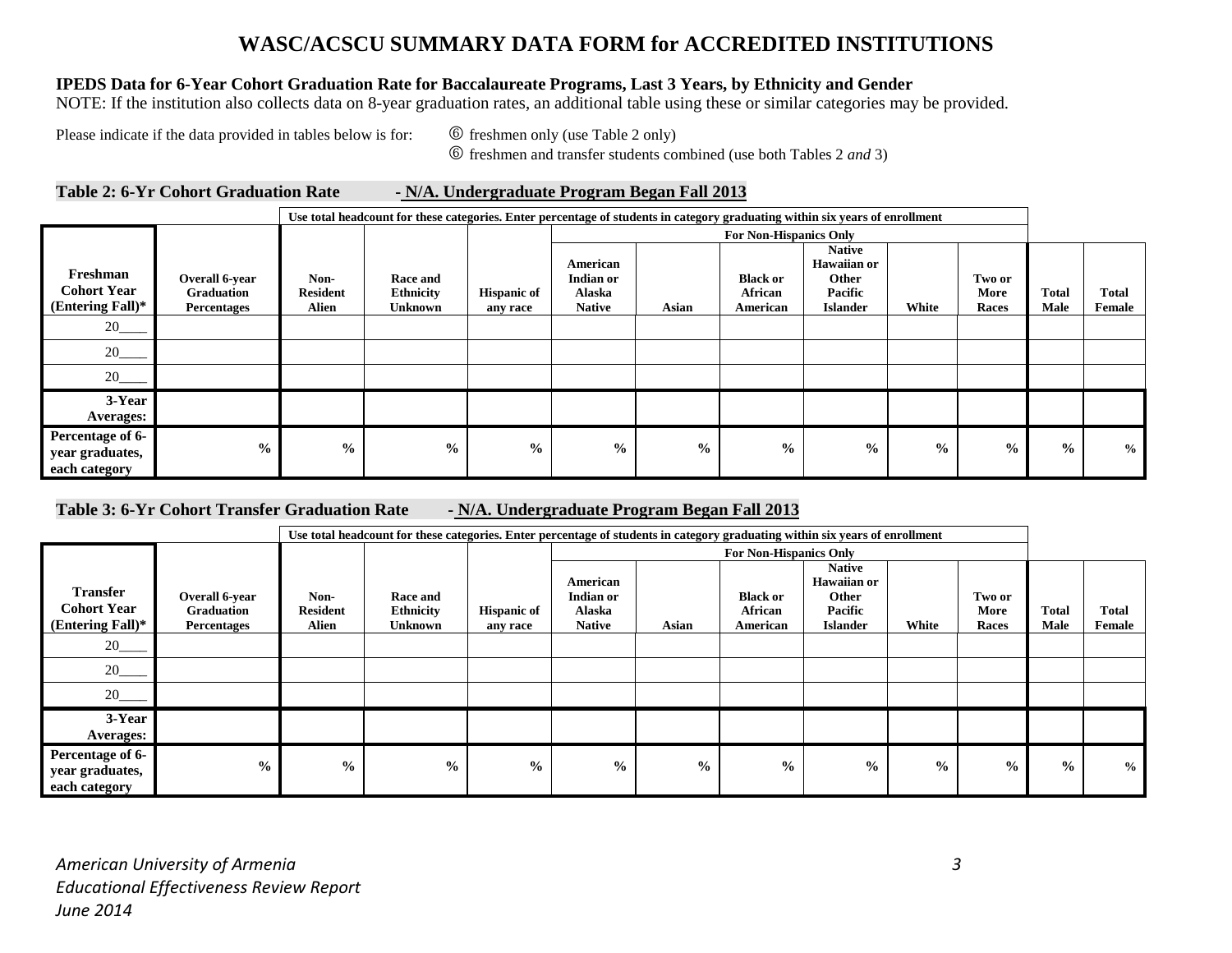#### <span id="page-4-7"></span><span id="page-4-6"></span><span id="page-4-5"></span><span id="page-4-4"></span><span id="page-4-3"></span><span id="page-4-2"></span>**FOR GRADUATE PROGRAMS:**

#### **Last Reported IPEDS Data for Enrollment in each program level by Ethnicity and Gender.**

<span id="page-4-0"></span>Use IPEDS definitions for students. IPEDS data reported as of (date): N/A for AUA. **Table 4: By Program Level**

|                                                          |                                     |                          | Use total headcount for these categories         |                                                                |                                |                                                         |       |                                               |                                                                            |       |                         |                      |                 |
|----------------------------------------------------------|-------------------------------------|--------------------------|--------------------------------------------------|----------------------------------------------------------------|--------------------------------|---------------------------------------------------------|-------|-----------------------------------------------|----------------------------------------------------------------------------|-------|-------------------------|----------------------|-----------------|
|                                                          |                                     |                          |                                                  |                                                                |                                |                                                         |       | For Non-Hispanics Only                        |                                                                            |       |                         |                      |                 |
| <b>Enrollment</b> by<br>Category                         | <b>Total</b><br>FTE of<br>Students* | Total<br><b>Students</b> | <b>Republic of</b><br>Armenia<br><b>Citizens</b> | <b>Non</b><br><b>Republic of</b><br>Armenia<br><b>Citizens</b> | <b>Hispanic of</b><br>any race | American<br>Indian or<br><b>Alaska</b><br><b>Native</b> | Asian | <b>Black or</b><br><b>African</b><br>American | <b>Native</b><br><b>Hawaiian or</b><br>Other<br>Pacific<br><b>Islander</b> | White | Two or<br>More<br>Races | <b>Total</b><br>Male | Total<br>Female |
| <b>Masters</b>                                           | 457                                 | 524                      | 485                                              | 39                                                             | N/A                            | N/A                                                     | N/A   | N/A                                           | N/A                                                                        | N/A   | N/A                     | 180                  | 344             |
| Research<br><b>Doctorate</b>                             | N/A                                 | N/A                      | N/A                                              | N/A                                                            | N/A                            | N/A                                                     | N/A   | N/A                                           | N/A                                                                        | N/A   | N/A                     | N/A                  | N/A             |
| <b>Professional</b><br><b>Doctorate</b>                  | N/A                                 | N/A                      | N/A                                              | N/A                                                            | N/A                            | N/A                                                     | N/A   | N/A                                           | N/A                                                                        | N/A   | N/A                     | N/A                  | N/A             |
| Non-degree                                               |                                     | 27                       | 21                                               | 6                                                              | N/A                            | N/A                                                     | N/A   | N/A                                           | N/A                                                                        | N/A   | N/A                     | 12                   | 15              |
| <b>Graduate</b><br><b>Certificate</b>                    |                                     | 12                       | 12                                               | $\mathbf 0$                                                    | N/A                            | N/A                                                     | N/A   | N/A                                           | N/A                                                                        | N/A   | N/A                     | $\mathbf{0}$         | 12              |
| <b>Total</b>                                             | 457                                 | 563                      | 518                                              | 45                                                             | N/A                            | N/A                                                     | N/A   | N/A                                           | N/A                                                                        | N/A   | N/A                     | 192                  | 371             |
| Enter percentage of total<br>headcount for each category |                                     | 100%                     | 92%                                              | 8%                                                             | N/A                            | N/A                                                     | N/A   | N/A                                           | N/A                                                                        | N/A   | N/A                     | N/A                  | 66%             |

*\* FTE = FT + (PT/2)*

<span id="page-4-1"></span>**Table 4a: Graduate Cohort Retention and Graduation Rates**

| Year <sup>1</sup>                 | Size of<br>$\text{Cohort}^2$ | 1-Year Retention <sup>3</sup><br>$N$ (% of the Size of<br>Cohort) | 3-Year Graduation <sup>4</sup><br>$N$ (% of the Size of<br>Cohort) | <b>Transfers Out</b><br>$N$ (% of the Size<br>of Cohort) | Withdrawals/<br>Dismissals $N$ (% of the<br>Size of Cohort) | <b>Students Still Enrolled</b><br>After 3 Years N (% of<br>the Size of Cohort) | Graduation rate as of<br>June 30, 2013<br>$N$ (% Size of Cohort) |
|-----------------------------------|------------------------------|-------------------------------------------------------------------|--------------------------------------------------------------------|----------------------------------------------------------|-------------------------------------------------------------|--------------------------------------------------------------------------------|------------------------------------------------------------------|
| <b>Cohort for Year 2006</b>       | 133                          | 123(92.5)                                                         | 107(80.4)                                                          | 0(0.0)                                                   | 19(14.3)                                                    | 7(5.3)                                                                         | 114(85.7)                                                        |
| <b>Cohort for Year 2007</b>       | 107                          | 97(90.6)                                                          | 93 (86.9)                                                          | 0(0.0)                                                   | 6(5.6)                                                      | 8(7.5)                                                                         | 101(94.4)                                                        |
| <b>Cohort for Year 2008</b>       | 122                          | 115(94.4)                                                         | 105(86.1)                                                          | 0(0.0)                                                   | 9(7.4)                                                      | 8(6.5)                                                                         | 113(92.6)                                                        |
| Cohort for Year 2009 <sup>5</sup> | 246                          | 211(85.7)                                                         | 198(80.5)                                                          | 0(0.0)                                                   | 28(11.4)                                                    | 20(8.1)                                                                        | 211 (85.8)                                                       |
| Cohort for Year 2010              | 175                          | 159(90.8)                                                         | 146(83.4)                                                          | 0(0.0)                                                   | $15^6(8.6)$                                                 | 14(8.0)                                                                        | N/A                                                              |

1 Cohorts for 2006, 2007, and 2008 began in spring; thereafter in fall.

<sup>2</sup> Cohort: Entering full-time degree seeking students as of the end of the add/drop period. Reporting is for the first-term cohort of the noted academic year.

<sup>3</sup> 1-year retention: Degree-seeking students from the cohort who are still enrolled as of the end of the add/drop period in same term of following year. This includes students who transferred from full-time to part-time enrollment status. (1-year retention rate is a percentage of the entering cohort.)

<sup>4</sup> 3-year graduation: Students from the cohort who graduate (complete degree requirements and are granted a degree) by the end of third academic year. (Graduation rate is a percentage of the entering cohort.)

 $5$  Data for the most recent complete cohort.

<sup>6</sup> This category includes one student who passed away.

#### *American University of Armenia 4*

*Educational Effectiveness Review Report*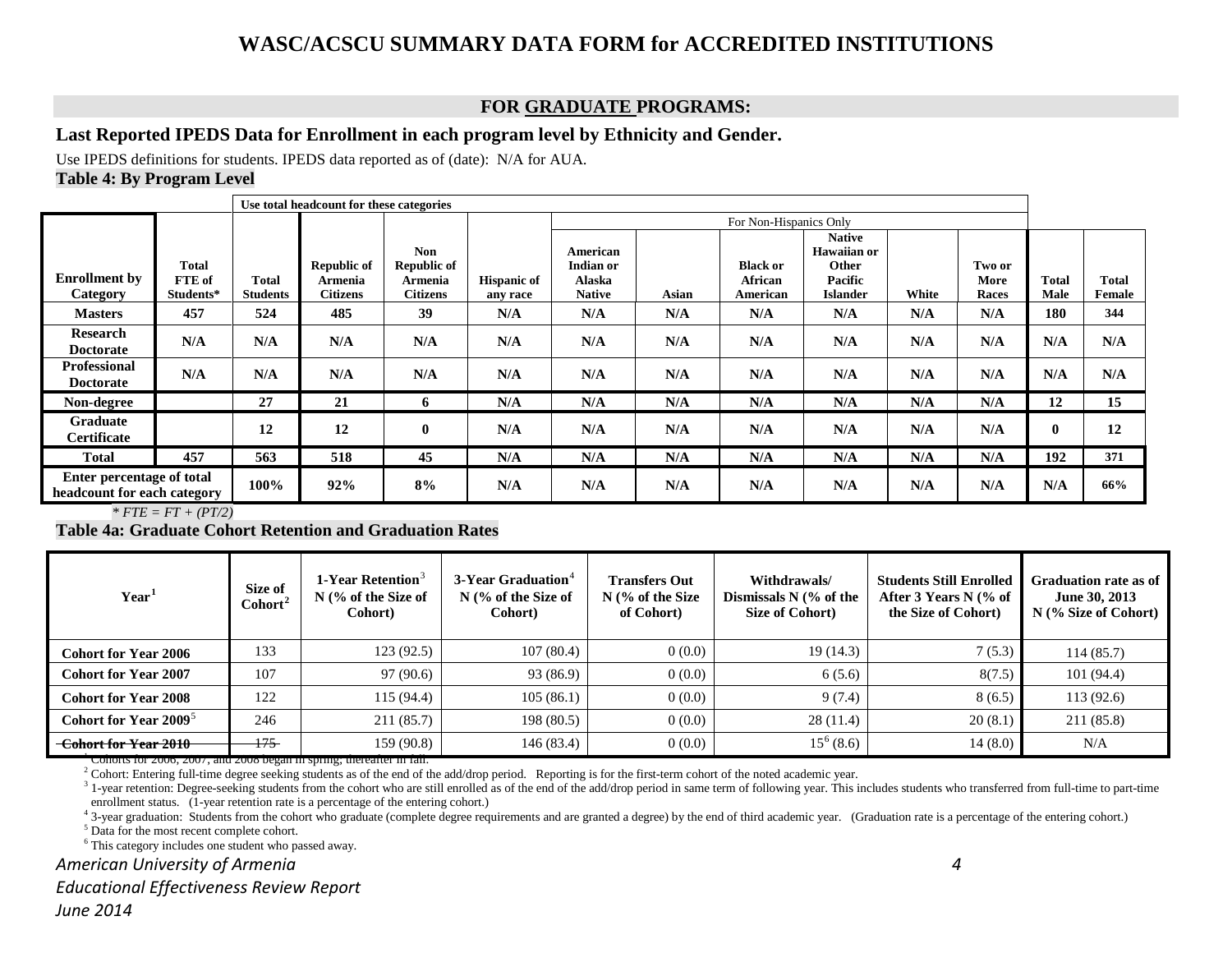#### <span id="page-5-3"></span><span id="page-5-2"></span><span id="page-5-1"></span><span id="page-5-0"></span>**Table 4.b: 3-Yr Graduate Cohort Retention and Graduation Rates Rate by Gender and Citizenship**

|                                                                   | Citizenship |           | Gender    |            |
|-------------------------------------------------------------------|-------------|-----------|-----------|------------|
| <b>Categories</b>                                                 | RoA         | Non-RoA   | Male      | Female     |
| Cohort for Year 2006 <sup>7</sup>                                 | 120(90.2)   | 13(9.8)   | 42(31.6)  | 91(68.4)   |
| 1-Year Retention <sup>8</sup> N (% of the Size of Cohort)         | 111(92.5)   | 12(92.3)  | 38 (90.5) | 85 (93.4)  |
| 3-Year Graduation <sup>9</sup> N (% of the Size of Cohort)        | 96(80.0)    | 11(84.6)  | 32(76.2)  | 75 (82.4)  |
| Withdrawals/Dismissals N (% of the Size of Cohort)                | 18(15.0)    | 1(7.7)    | 8(19.0)   | 11(12.1)   |
| Students Still Enrolled after 3 Years N (% of the Size of Cohort) | 6(5.0)      | 1(7.7)    | 2(4.8)    | 5(5.5)     |
| Graduation rate as of June 30, 2013 N (% Size of Cohort)          | 102(85.0)   | 12(92.3)  | 34 (80.9) | 80 (87.9)  |
| <b>Cohort for Year 2007</b>                                       | 98 (91.6)   | 9(8.4)    | 35(32.7)  | 72 (67.3)  |
| 1-Year Retention N (% of the Size of Cohort)                      | 89 (90.8)   | 8(88.8)   | 30(85.7)  | 67 (93.0)  |
| 3-Year Graduation N (% of the Size of Cohort)                     | 85 (86.7)   | 8(88.8)   | 28 (80.0) | 65(90.3)   |
| Withdrawals/Dismissals N (% of the Size of Cohort)                | 6(6.1)      | 0(0.0)    | 4(11.4)   | 2(2.8)     |
| Students Still Enrolled after 3 Years N (% of the Size of Cohort) | 7(7.1)      | 1(11.1)   | 3(8.6)    | 5(6.9)     |
| Graduation rate as of June 30, 2013 N (% Size of Cohort)          | 92 (93.8)   | 9(100.0)  | 31(88.5)  | 70 (97.2)  |
| <b>Cohort for Year 2008</b>                                       | 115(94.3)   | 7(5.7)    | 44(36.1)  | 78 (63.9)  |
| 1-Year Retention N (% of the Size of cohort)                      | 108 (93.9)  | 7(100.0)  | 41 (93.2) | 74 (94.8)  |
| 3-Year Graduation N (% of the Size of Cohort)                     | 98 (85.2)   | 7(100.0)  | 38 (86.4) | 67(85.9)   |
| Withdrawals/Dismissals N (% of the Size of Cohort)                | 9(7.8)      | 0(0.0)    | 4(9.1)    | 5(6.4)     |
| Students Still Enrolled after 3 Years N (% of the Size of Cohort) | 8(6.9)      | 0(0.0)    | 2(4.5)    | 6(7.7)     |
| Graduation rate as of June 30, 2013 N (% Size of Cohort)          | 106(92.1)   | 7(100.0)  | 40 (90.9) | 73 (93.5)  |
| <b>Cohort for Year 2009</b>                                       | 229 (93.1)  | 17(6.9)   | 66 (26.8) | 180(73.2)  |
| 1 Year Retention N (% of the Size of Cohort)                      | 194 (84.7)  | 17(100.0) | 48 (72.7) | 163(90.5)  |
| 3-Year Graduation N (% of the Size of Cohort)                     | 183 (80.0)  | 15(88.2)  | 45 (68.2) | 153(85.0)  |
| Withdrawals/Dismissals N (% of the Size of Cohort)                | 28(12.2)    | 0(0.0)    | 12(18.2)  | 16(8.9)    |
| Students Still Enrolled after 3 Years N (% of the Size of Cohort) | 18(7.8)     | 2(11.8)   | 9(13.6)   | 11(6.1)    |
| Graduation rate as of June 30, 2013 N (% Size of Cohort)          | 196 (85.6)  | 15(88.2)  | 48 (72.7) | 163 (90.5) |
| <b>Cohort for Year 2010</b>                                       | 158 (90.3)  | 17(9.7)   | 53(30.3)  | 122(69.7)  |
| 1 Year Retention N (% of the Size of Cohort)                      | 143 (90.5)  | 16(94.1)  | 45 (84.9) | 114 (93.4) |
| 3-Year Graduation N (% of the Size of Cohort)                     | 132 (83.5)  | 14 (82.3) | 35(66.0)  | 111(91.0)  |
| Withdrawals/Dismissals N (% of the Size of Cohort)                | 14(8.9)     | 1(5.9)    | 7(13.2)   | 8(6.5)     |
| Students Still Enrolled after 3 Years N (% of the Size of Cohort) | 12(7.6)     | 2(11.8)   | 11(20.8)  | 3(2.5)     |
| Graduation rate as of June 30, 2014 N (% Size of Cohort)          | N/A         | N/A       | N/A       | N/A        |

7 Cohorts for 2006, 2007, and 2008 began in spring; thereafter in fall.

<sup>8</sup> 1-year retention: Degree seeking students from the cohort who are still enrolled as of the end of the add/drop period in same term of following year. This includes students who transferred from full-time to part-time enrollment status. (1-year retention rate is a percentage of the entering cohort.)<br><sup>9</sup> 3-year graduation: Students from the cohort who graduate (complete degree requirements and are granted a degree) by the end of third ac

#### *American University of Armenia 5*